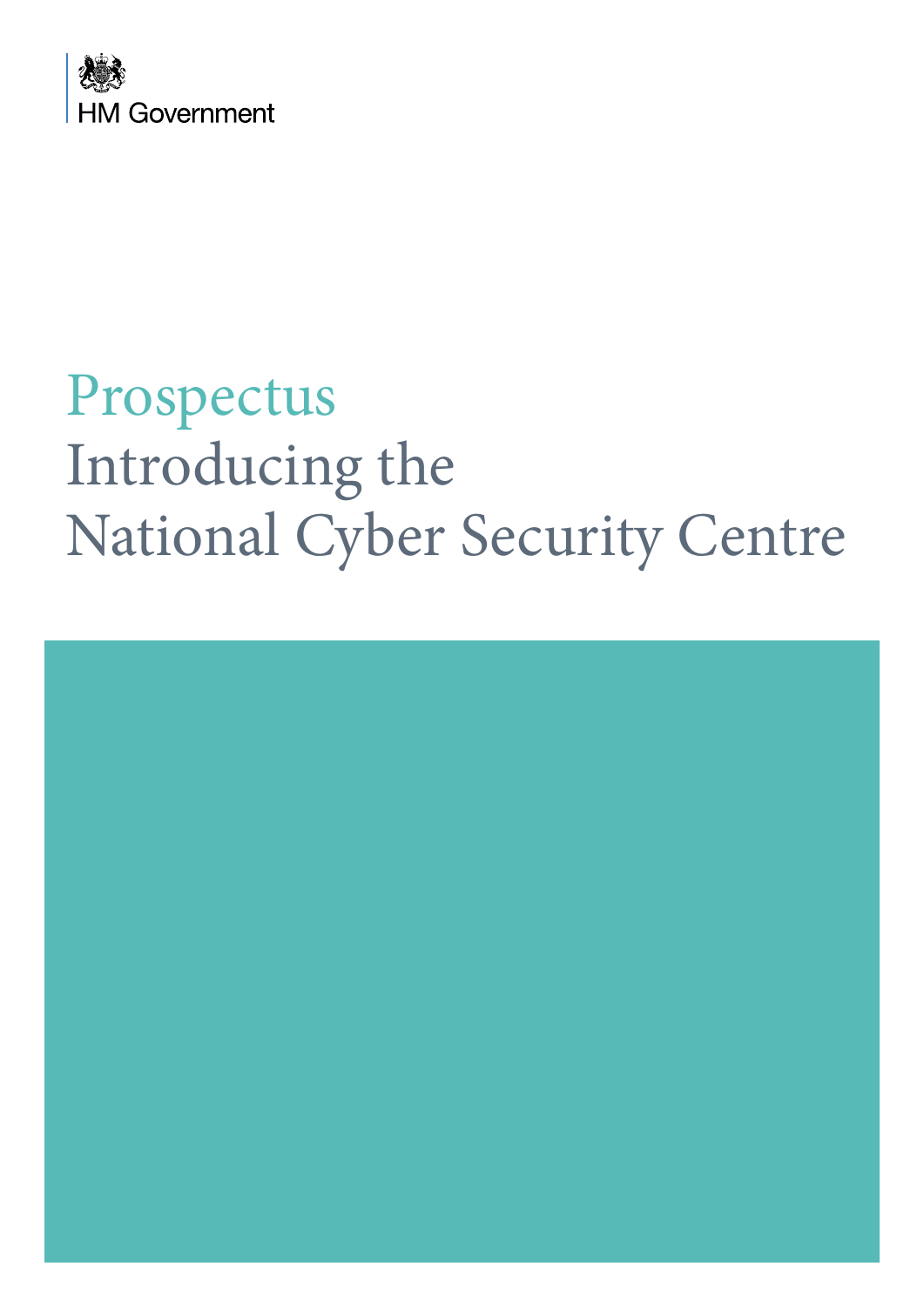

### Foreword

The internet is an increasingly intrinsic part of our lives. The UK's digital economy is strong, with companies of all sizes and sectors using online opportunities to increase their reach and productivity. In government, we are increasingly enabling the public to access services online, cutting costs and making it easier to interact with the state. In short, the world is a more open and connected place.

So cyber security is increasingly important too. As the 2015 National Security Strategy set out, cyber is a Tier One threat to the UK's national and economic security.

We have almost doubled the investment the Government will make in cyber security, to £1.9 billion over the next five years. But government cannot act alone. Partnership with industry and academia is vital, and everyone who goes online has an important role to play. Public and private organisations need to protect their data and safeguard their computer systems.

At the heart of our strategy is a new National Cyber Security Centre which we will launch in autumn 2016. The Centre will be the bridge between industry and government,

simplifying the current complex structures, providing a unified source of advice and support, including on managing incidents. It will be a single point of contact for the private and public sectors alike.

I am delighted that Ciaran Martin has agreed to lead the new Centre, reporting into GCHQ.

This prospectus gives details of the new Centre's proposed scope and focus. It is vital that the Centre works with industry from the very start. We want to hear your views on this proposed design, and we look forward to working with you to make it a reality.

**Rt Hon Matt Hancock MP** Minister for the Cabinet Office May 2016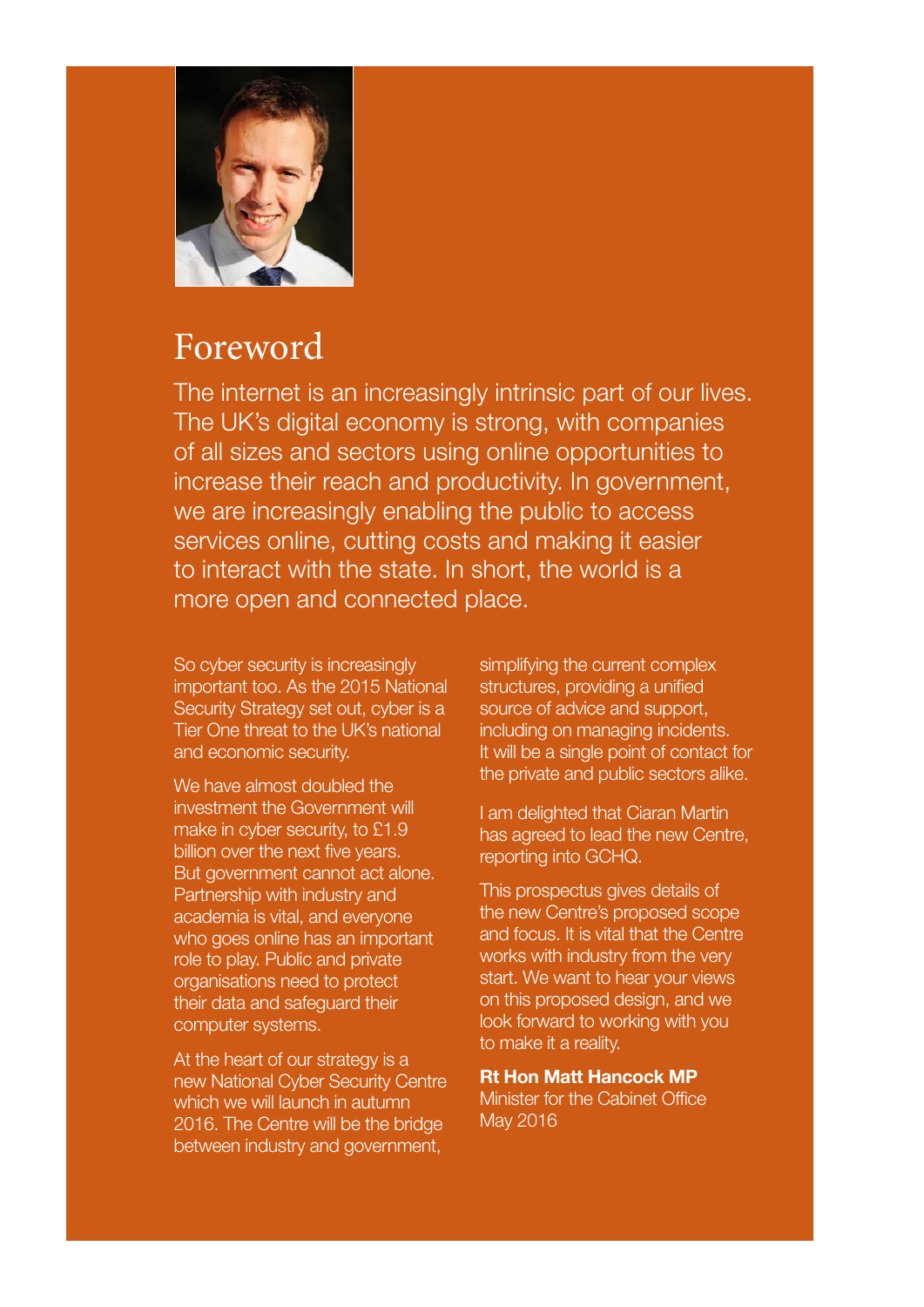

Welcome to the National Cyber Security Centre (NCSC) Prospectus. Ahead of the Centre's formal launch later this year, and the opening of our new London headquarters, this sets out our proposed vision and goals, describes who we are, and the work we will do to transform cyber security in the UK.

Together with our customers and partners, the NCSC will be at the heart of the Government's new strategy for making the UK the safest place to live and work online. Along with the rest of my team, I look forward to working with you. The first part of this process is inviting you to engage with us on what you want to get out of the Centre. We look forward to hearing from you.

### Our vision

The UK is a digital society. Information technology is increasingly integrated into every aspect of our lives. Our economy and daily lives are the richer for it. But this transformation brings new dependencies: the economy, the administration of government and the provision of essential services all rely on the integrity of cyberspace and the infrastructure, systems and data which underpin it.

The 2015 National Security Strategy reaffirmed cyber-related threats as one of the most significant risks to UK interests. The Government has set out its intent to address the cyber threat, to put tough and innovative

new approaches in place, and to be a world leader in cyber security. The National Cyber Security Centre will be at the heart of this new approach. The Centre will bring together the capabilities already developed by CESG – the Information Security arm of GCHQ – the Centre for the Protection of National Infrastructure, CERT-UK and the Centre for Cyber Assessment, allowing us to build on the best of what we already have, whilst significantly simplifying the current arrangements.

#### **Ciaran Martin, CEO,**

National Cyber Security Centre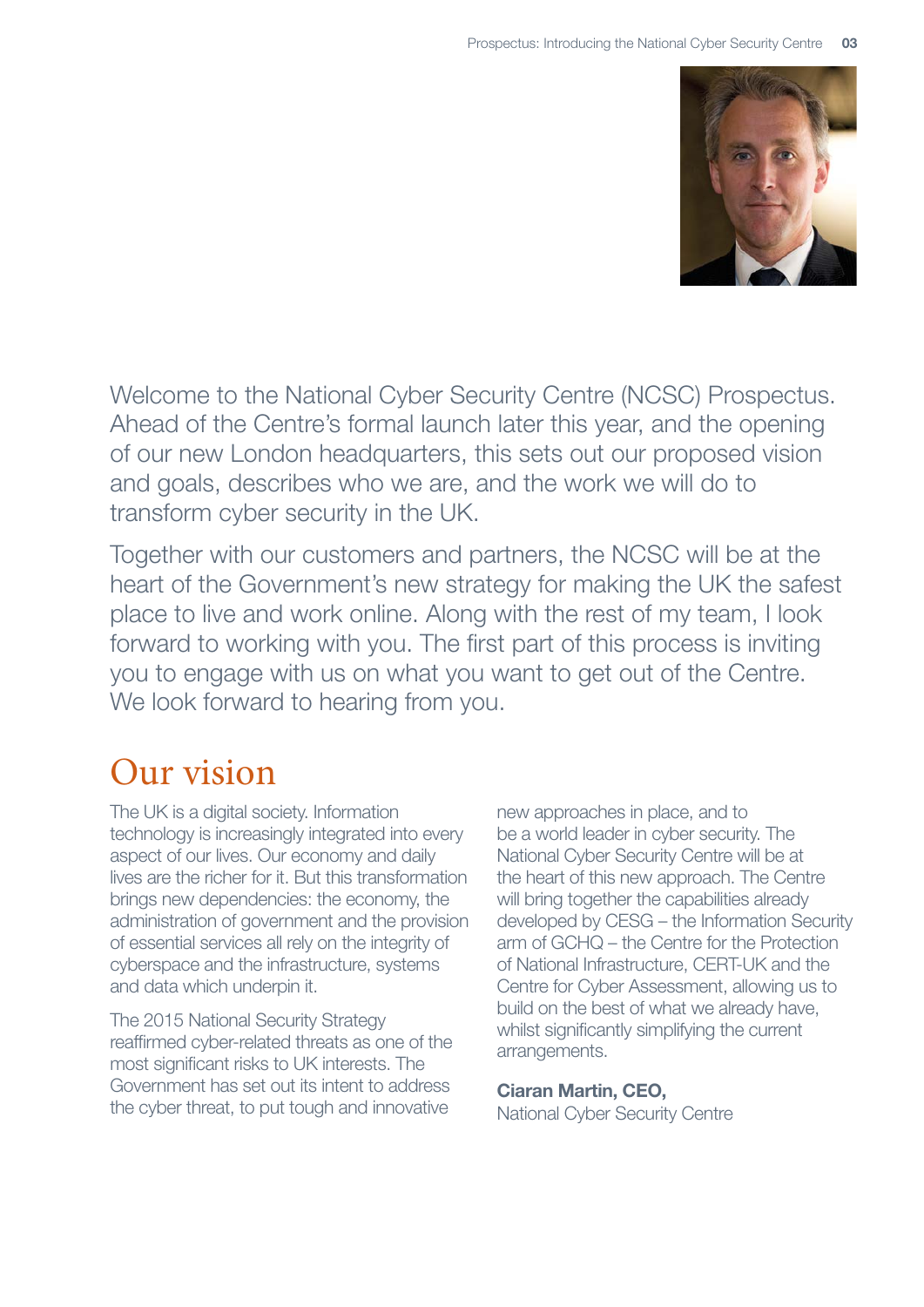### What we do

### The National Cyber Security Centre will have four key objectives:

• To understand the cyber security environment, share knowledge, and use that expertise to identify and address systemic vulnerabilities.

 The NCSC will be the centre of government expertise on what is happening in cyberspace, combining the knowledge gathered from incidents and intelligence with that shared through the close relationships with industry, academia and international partners. We will use that knowledge to provide best practice advice and guidance, and to tackle systemic vulnerabilities to enhance cyber security for all.

• To reduce risks to the UK by working with public and private sector organisations to improve their cyber security.

 The NCSC will support the most critical organisations in the UK across government and the private sector to secure and defend their networks. We are planning that this will include the provision of bespoke advice and guidance, help to design and test networks, and exercise response arrangements.

• To respond to cyber security incidents to reduce the harm they cause to the UK.

 We recognise that despite all our efforts to reduce the risks and enhance security, incidents will still happen. When a serious cyber incident occurs, we will work with victims to minimise the damage, to help with recovery, and to learn lessons to reduce the

chance of recurrence and minimise future impact. Often we will help by connecting victims with commercial companies who we know are excellent at cyber incident response. At the same time we will ensure that the wider response of government and law enforcement is well co-ordinated. And in the case of very serious incidents this might mean communicating publicly about consequences and the steps people and businesses should take to protect themselves.

• To nurture and grow our national cyber security capability, and provide leadership on critical national cyber security issues.

 Cyber security and information technology continues to develop and evolve at a rapid pace. As the Centre within government for cyber knowledge, the NCSC will have the best possible visibility of what is happening today – in terms of threats, vulnerabilities and technology trends. This means cutting edge technical research teams, combining the best of government, industry and academic expertise, scanning the horizon and helping us plan for what could challenge us tomorrow. The NCSC will lead the UK's thinking across the range of initiatives and developments, ensuring that the UK Government, organisations and the public can harness the advantages that new technologies bring in a safe and secure manner.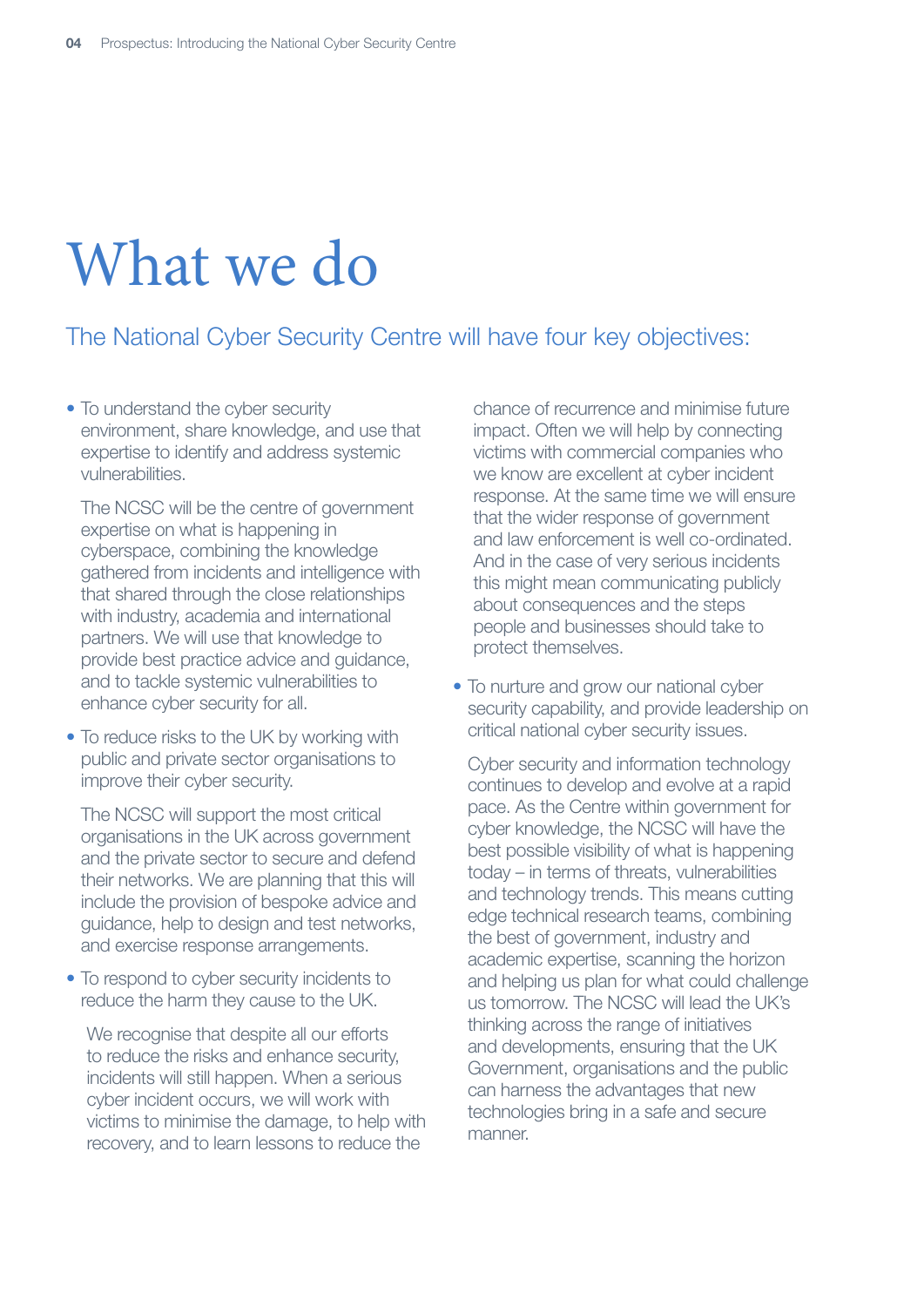We will help to ensure the resilience of the UK's Critical National Infrastructure against cyber attack, for example in energy, telecoms and the finance sector, working closely with the organisations that own the key networks, and the relevant Lead Government Departments and Regulators.

The NCSC will address systemic vulnerabilities through root cause analysis (similar to those undertaken for other systemic risk management systems) and then work with key stakeholders and incentivise the market to address them.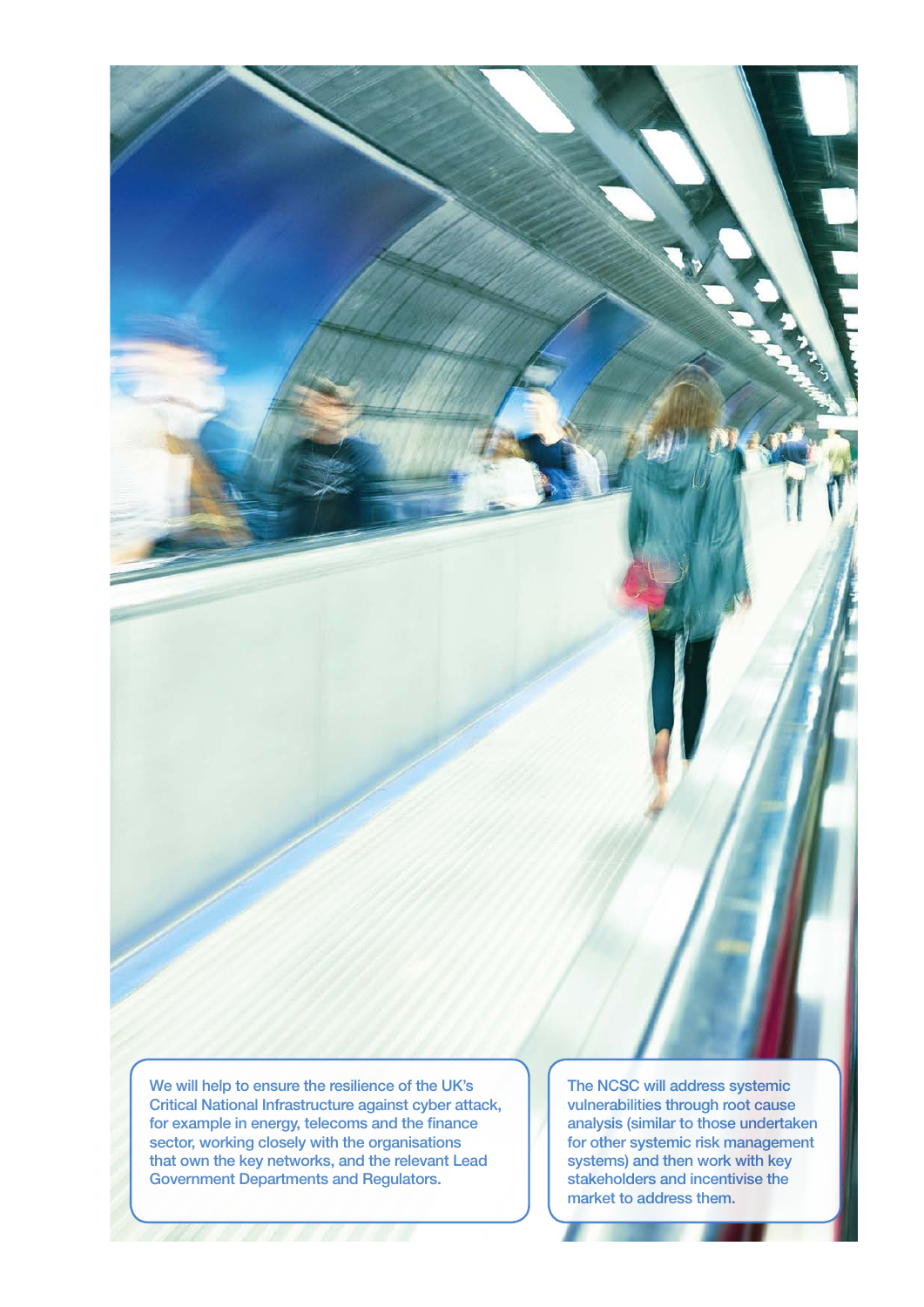

As government puts more services to the citizen online, NCSC cyber security advisors will work alongside delivery teams in government departments to help ensure security is built in from the start. Our cyber security professionals will compliment expertise and business knowledge in departments, and bring a unique perspective based on our knowledge of threats and vulnerabilities.

When we offer cyber security advice to organisations, we are looking to support the customer's processes and ambitions. Our advice will make sense in the real world, providing practical solutions that enable business outcomes through good cyber security.

Our assessment team will review everything we learn from cyber incidents and from our engagement with customers and partners. They will combine this with data from all sources, including intelligence, and with the latest knowledge of emerging trends across the cyber security sector. This will provide for authoritative, independent assessments of evolving threats and vulnerabilities.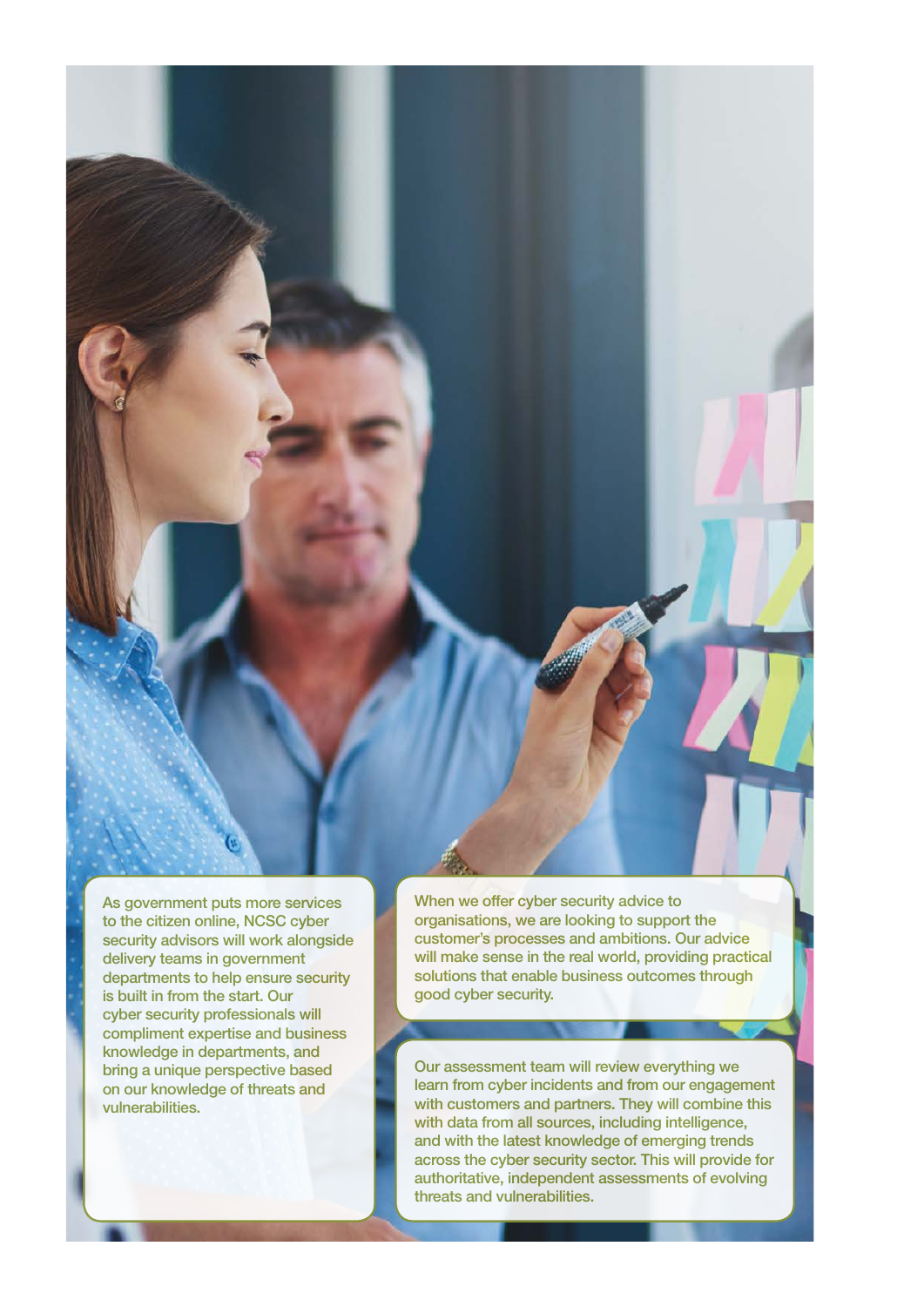# How we work

#### **Collaborative**

The establishment of the National Cyber Security Centre will bring a new level of coherence and effectiveness to how government does cyber security. But the new Centre cannot work in isolation. We want partners to include government agencies and departments, the devolved administrations, and the wider public sector. At the same time the Centre will work in close partnership with Law Enforcement to support their efforts to tackle cyber crime, and with the UK's security and intelligence agencies and the Ministry of Defence to identify and counter the full range of threats in cyber space.

But the Government cannot act alone. Most important of all are our partnerships beyond government. We want to engage with the full spectrum of organisations with a stake in cyber security – in the wider public and private sectors; in the third sector; in the Critical National Infrastructure and academia. We must work together, focused on where the greatest risk lies, with the simple goal of doing cyber security better.

#### **International**

Cyber security is a global challenge. The Government works with international partners to share threat information and improve our shared defences. The NCSC will support the government's wider security and prosperity agenda by engaging with international partners on incident handling, situational awareness, building technical capabilities and capacity (for example through exercising), and contributing to broader cyber security discussions.

#### **Diverse**

The NCSC will bring together a unique range of talents, skills and experiences to tackle some of the hardest security questions that we face. This range of work will go far beyond what any one organisation does today, harnessing the full range of capabilities, both within government and beyond.

#### **Open and Accountable**

The NCSC will have access to some of the most sophisticated capabilities of government, including in the intelligence and security agencies. But at the same time we propose to make these benefits available to as wide an audience as possible. The NCSC's systems and working practices will enable us to engage as effectively and seamlessly with the private sector as intelligence and security agencies have, traditionally, engaged with central government departments on cyber security. We will operate strictly within the law and a strong ethical framework and be accountable for our work.

#### **Expert and Looking to the Future**

The NCSC will be an expert organisation, with world class knowledge, experience and expertise on cyber security and relevant technologies, and on the application of cyber security in the business world. As part of this we propose to exchange talent with other sectors through secondments and interchanges.

The NCSC will also support the wider national campaign to grow the UK's cyber security capability and capacity, working alongside other government departments including Cabinet Office, Home Office and Department for Culture, Media and Sport (DCMS).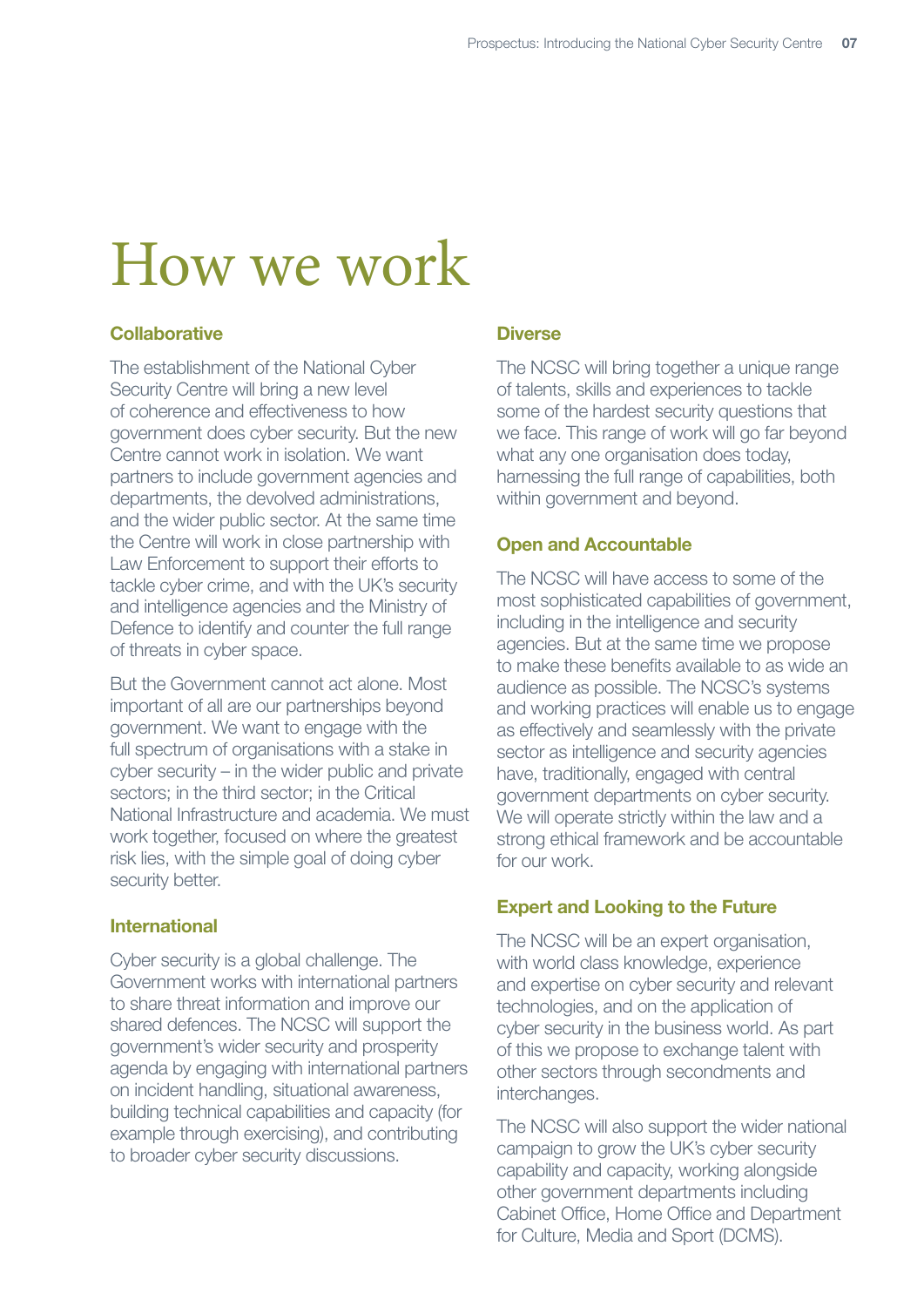# Who we work for

The National Cyber Security Centre serves a wide range of UK organisations across the entire spectrum of cyber security issues.

Consequently the service provided will be multi-layered, reflecting the different threats that organisations face, and the skills and resources they have to address them. Owners of networks, systems and data will remain responsible for managing the risks to their organisations; the NCSC will not represent a change to this principle of risk-ownership.

We have defined four categories of engagement to describe the scope of our offer:

**The NCSC will provide general advice and guidance**. The NCSC will be the lead cyber security technical authority in the UK, with overall responsibility for the technical content of all cyber security advice issued by HMG. The NCSC will work closely with Home Office, Law Enforcement, DCMS and other partners to ensure these messages are deployed as effectively as possible.

For organisations that have their own networks, **the NCSC will run the Cyber Security Information Sharing Partnership (CiSP)**. This will enable organisations to share information with each other and the NCSC about what they are seeing on their networks, and provide a forum for discussion from beginner through to expert level.

#### We propose that **the NCSC produce tailored advice and guidance to identified sectors, and proactively work with**

**companies on this.** At launch, we propose that the NCSC focuses on sectors which form the Critical National Infrastructure of the UK, alongside those of strategic or significant economic importance, or the delivery of key public services.

#### **The NCSC will also provide bespoke**

**support** to a small number of the most critical organisations in the UK, whose effective functioning is part of the UK's wider national security and resilience.

The NCSC will not offer an enquiries line for the general public:

#### **"Action Fraud will continue to be the first port of call for victims to report suspected cyber crime".**

However, when there is a significant cyber incident affecting the UK, the NCSC will have the leading role for government in communicating to the public, to provide reassurance and guidance on what individuals and organisations can do to better protect themselves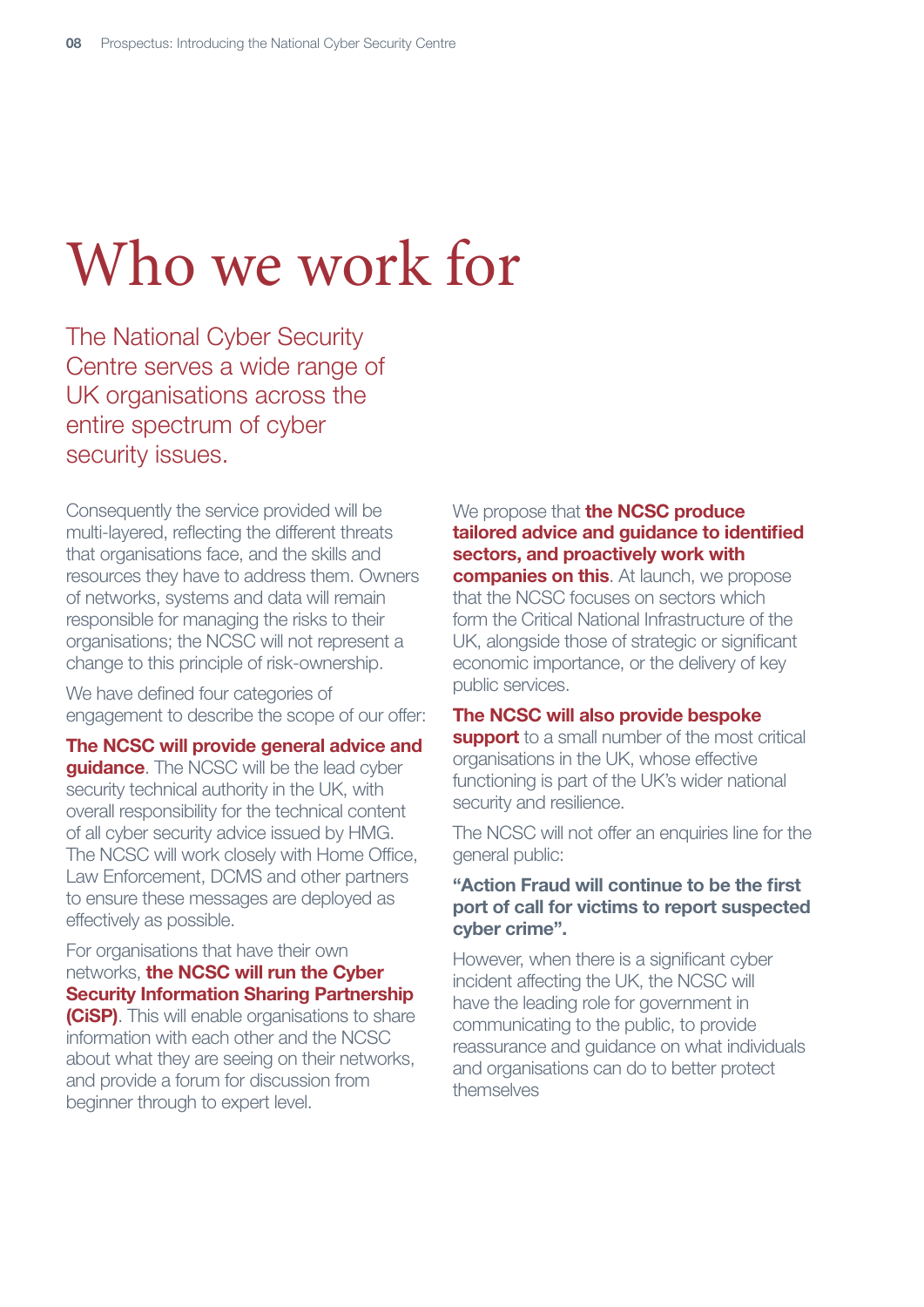

Defence networks carry some of the most sensitive information held by government, and being able to communicate and operate securely is an essential requirement for our armed forces. Our specialist teams will work with the Ministry of Defence, and other users of very secure communications, to ensure that operational needs are met, and that the capabilities needed to operate both independently and with our allies are available in the future.

We will work with the cyber security industry to help ensure organisations of all kinds can find cyber security products and services that are high quality and meet their needs.

**A District Monarchille, A District Co.** 

We will work closely with Law Enforcement and the wider public sector to support cyber security awareness campaigns – for example as part of the NCA's work to combat cyber crime. At the same time we will publish straightforward and authoritative technical guidance about specific platforms and technologies. All of this material will be freely available online.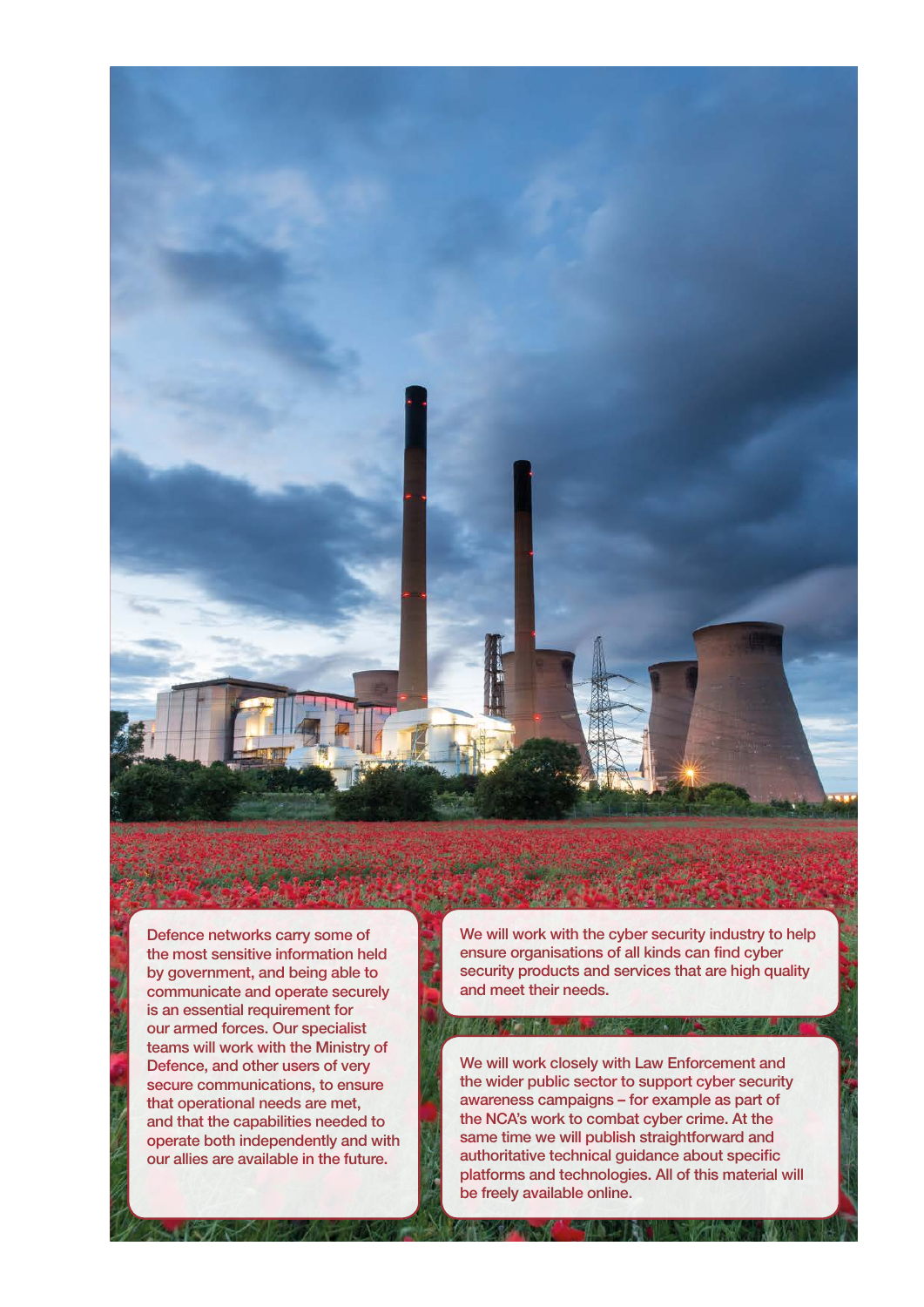### Chancellor of the Exchequer announcing National Cyber Security Centre

"Getting cyber security right requires new thinking. But certain principles remain true in cyberspace as they are true about security in the physical world. Citizens need to follow basic rules of keeping themselves safe – installing security software, downloading software updates, using strong passwords. Companies need to protect their own networks, and harden themselves against cyber attack. The starting point must be that every British company is a target, that every British network will be attacked, and that cyber crime is not something that happens to other people."

"Now we need to bring more coherence to our efforts, so that businesses know there is a single place they can go for advice and help. Today [17 Nov 2015] I can announce that in 2016 we will establish a single National Cyber Centre, which will report to the Director of GCHQ. The Centre will be a unified source of advice and support for the economy, replacing the current array of bodies with a single point of contact.



"The Centre will make it easier for industry to get the support it needs from government. And make it easier for government and industry to share information on the cyber threat to protect the UK. Reporting to GCHQ will mean the Centre can draw on the necessarily secret world-class expertise within this organisation. But the Centre will also have a strong public face and will work hand in hand with industry, academia and international partners to keep the UK protected against cyber attacks.

"And over time, we will build several important capabilities in the new Centre. It will give us a unified platform to handle incidents as they arise, ensuring a faster and more effective response to major attacks. And we will build in the National Cyber Centre a series of teams, expert in the cyber security of their own sectors, from banking to aviation, but able to draw on the deep expertise here, and advise companies, regulators, and government departments. Building the National Cyber Centre will be a hugely ambitious and important undertaking that reflects this government's commitment to making the UK secure in cyberspace."

**Rt. Hon. George Osborne MP**  Chancellor of the Exchequer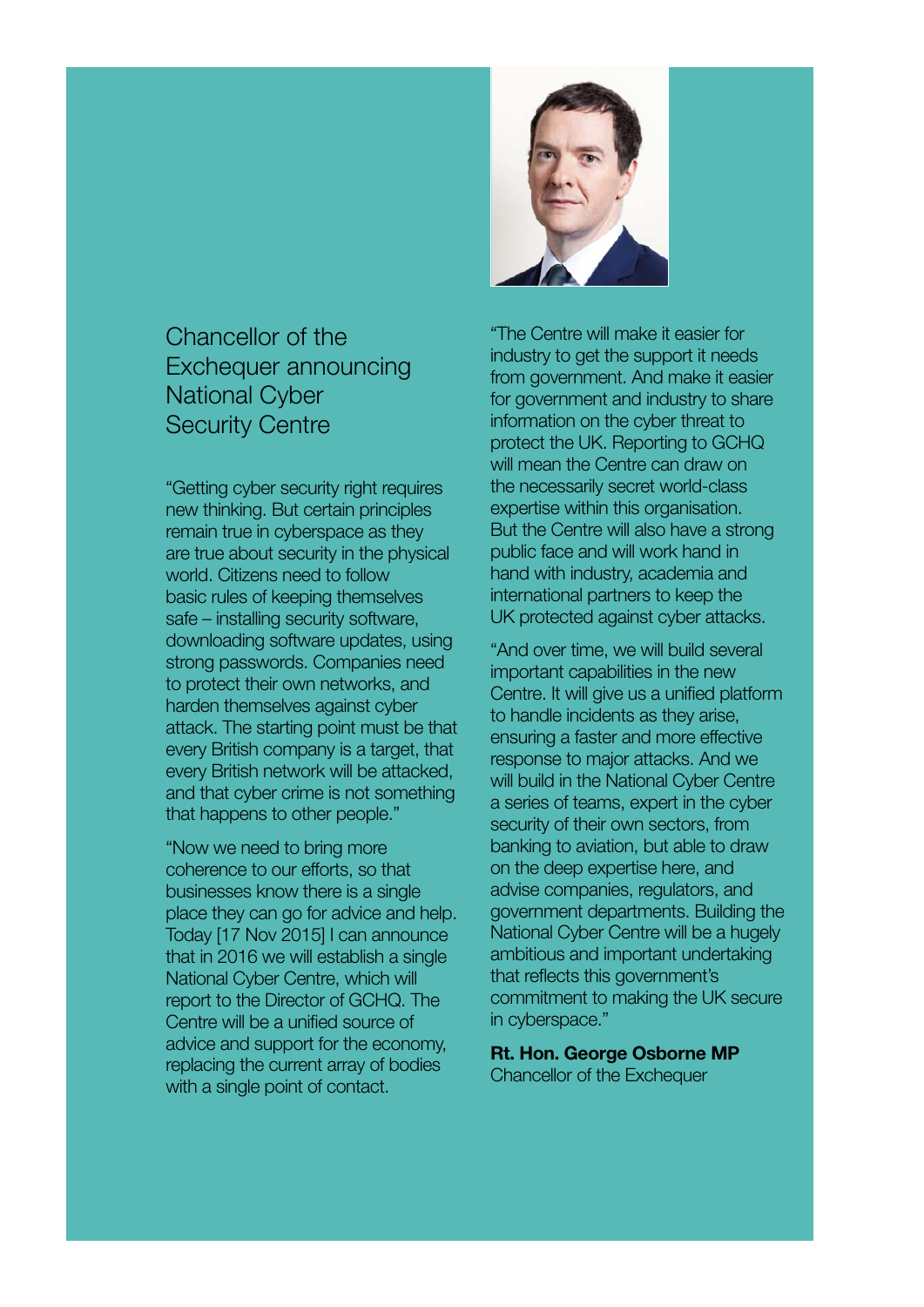

"The cyber threats to the UK are significant and varied. They include cyber terrorism, fraud and serious and organised crime, espionage, and disruption of CNI as it becomes more networked and dependent on technology, including networks and data held overseas. Cyber risks underpin many of the other risks we face."

**NSS Risk Annex on Cyber**